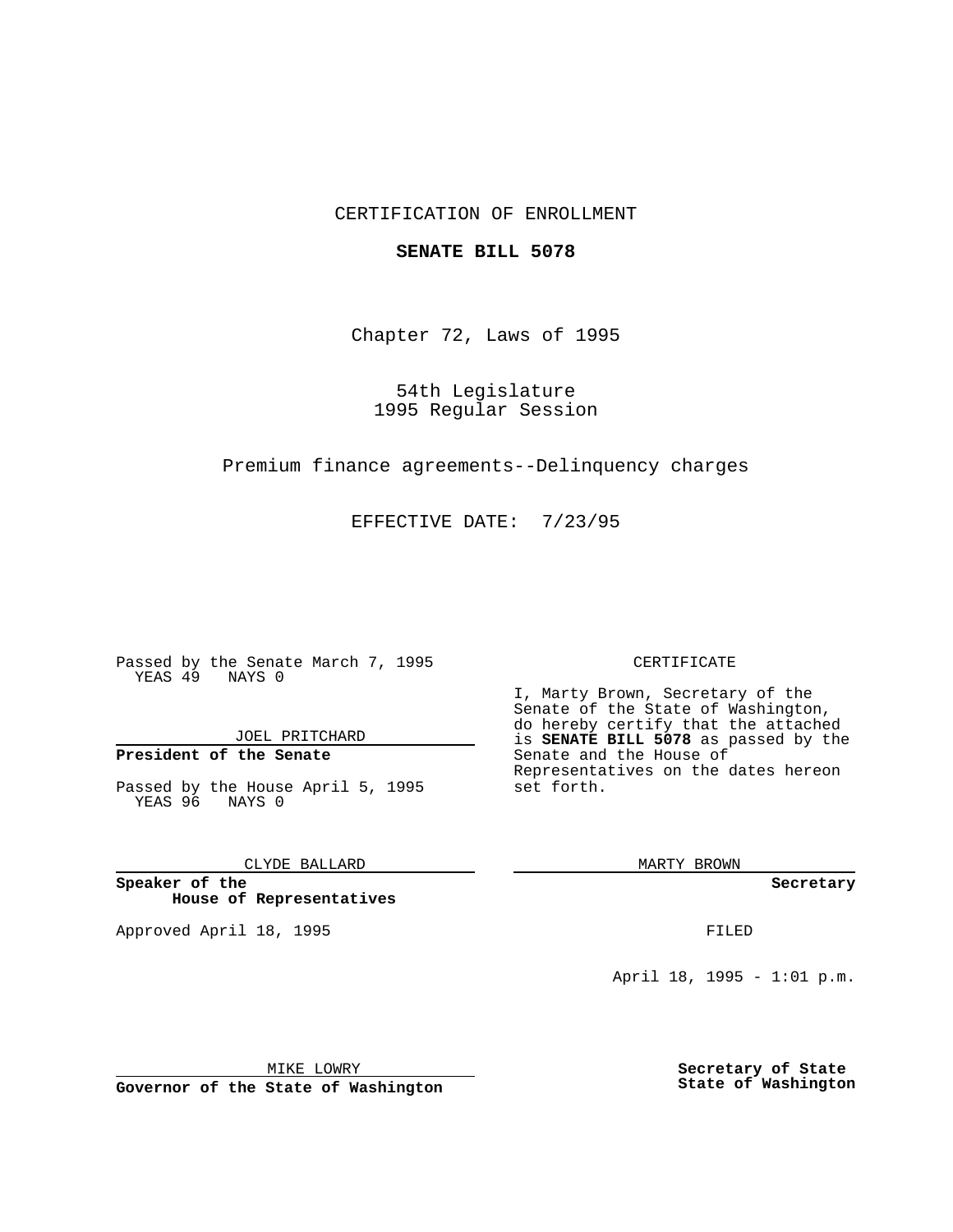# **SENATE BILL 5078** \_\_\_\_\_\_\_\_\_\_\_\_\_\_\_\_\_\_\_\_\_\_\_\_\_\_\_\_\_\_\_\_\_\_\_\_\_\_\_\_\_\_\_\_\_\_\_

\_\_\_\_\_\_\_\_\_\_\_\_\_\_\_\_\_\_\_\_\_\_\_\_\_\_\_\_\_\_\_\_\_\_\_\_\_\_\_\_\_\_\_\_\_\_\_

Passed Legislature - 1995 Regular Session

#### **State of Washington 54th Legislature 1995 Regular Session**

**By** Senators Fraser, Prentice, Newhouse and Sellar

Read first time 01/10/95. Referred to Committee on Financial Institutions & Housing.

1 AN ACT Relating to delinquency and cancellation charges on premium 2 finance agreements; and amending RCW 48.56.100.

3 BE IT ENACTED BY THE LEGISLATURE OF THE STATE OF WASHINGTON:

4 **Sec. 1.** RCW 48.56.100 and 1969 ex.s. c 190 s 10 are each amended 5 to read as follows:

6 A premium finance agreement may provide for the payment by the 7 insured of a delinquency charge of one dollar to a maximum of five 8 percent of the delinquent installment ((but not to exceed five dollars 9 on any installment which)) that is in default for a period of five days 10 or more except that if the loan is primarily for personal, family, or 11 household purposes the delinquency charge shall not exceed five 12 dollars.

 If the default results in the cancellation of any insurance contract listed in the agreement, the agreement may provide for the payment by the insured of a cancellation charge equal to the difference between any delinquency charge imposed with respect to the installment in default and five dollars.